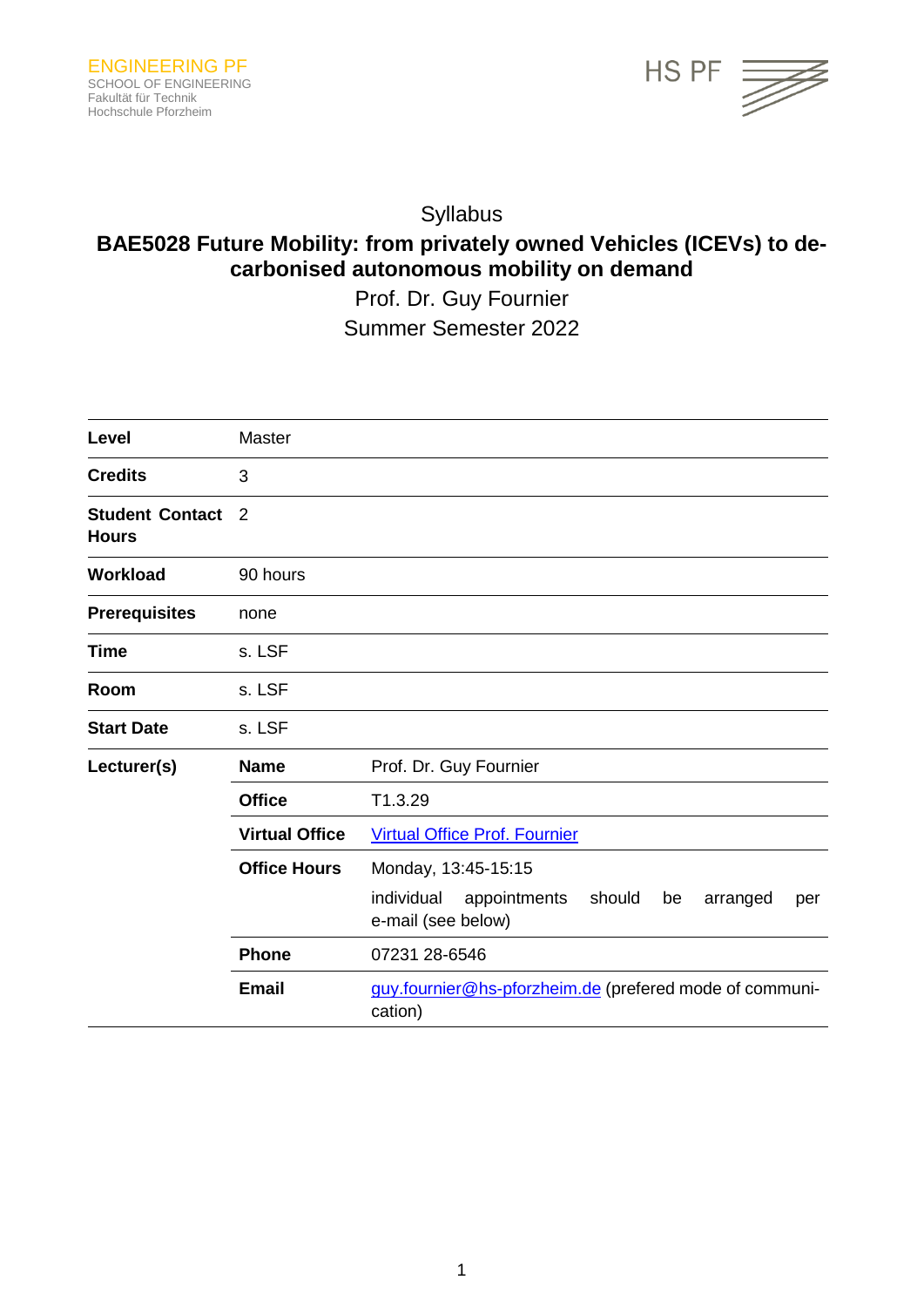# **Summary**

This course aims to advance the student's knowledge in future mobility. Mobility is a key element of our societies but is increasingly criticised because of the external costs it generates. The question is how could future mobility be more sustainable in terms of economic, social and environmental impact. Different new technologies and business models will thus be analysed and evaluated.

Main learning goals are to:

- to increase comprehension on how environment and in general external costs in transport like congestion costs, noise, accidents, climate change, air pollution, habitat damage or resource availability influence future mobility,
- to introduce future automotive technologies and mobility concepts and to evaluate them.
- to open student's mind and develop critical thinking skills.

The course is to be assigned to the "Technology" part of the elective courses.

# **Outline of the Course**

During a semester approximately 14 sessions are available to consider the following main topics:

- Drivers of the new mobility paradigm
- Options for the new individual mobility:
	- o Short-term strategies:
		- Aerodynamics,
		- **·** Improved drive resistance,
		- **·** Improved energy efficiency of car components (e.g. powersteering, air conditioning, alternator),
		- Light weight design,
		- **•** Downsizing.
	- o Biofuel and synthetic fuels
	- o Hybrid vehicles
	- o Electric vehicles
- Electric vehicles:
	- o operating modes
	- o battery
- Automated vehicles:
	- o Operating modes and levels of automation,
	- o automated technologies:
		- Sense (perceive relevant static objects, determine the location of AV, predict the future behaviour of relevant actors) with sensors like GNSS, Radar, Camera, LiDAR, V2X)
		- Plan (create a collision free and lawful driving plan)
		- Act (correctly execute and actuate the driving plan), micro- and macro navigation
	- o Fields of application (truck, shuttle, car, train etc.)
	- o Player/market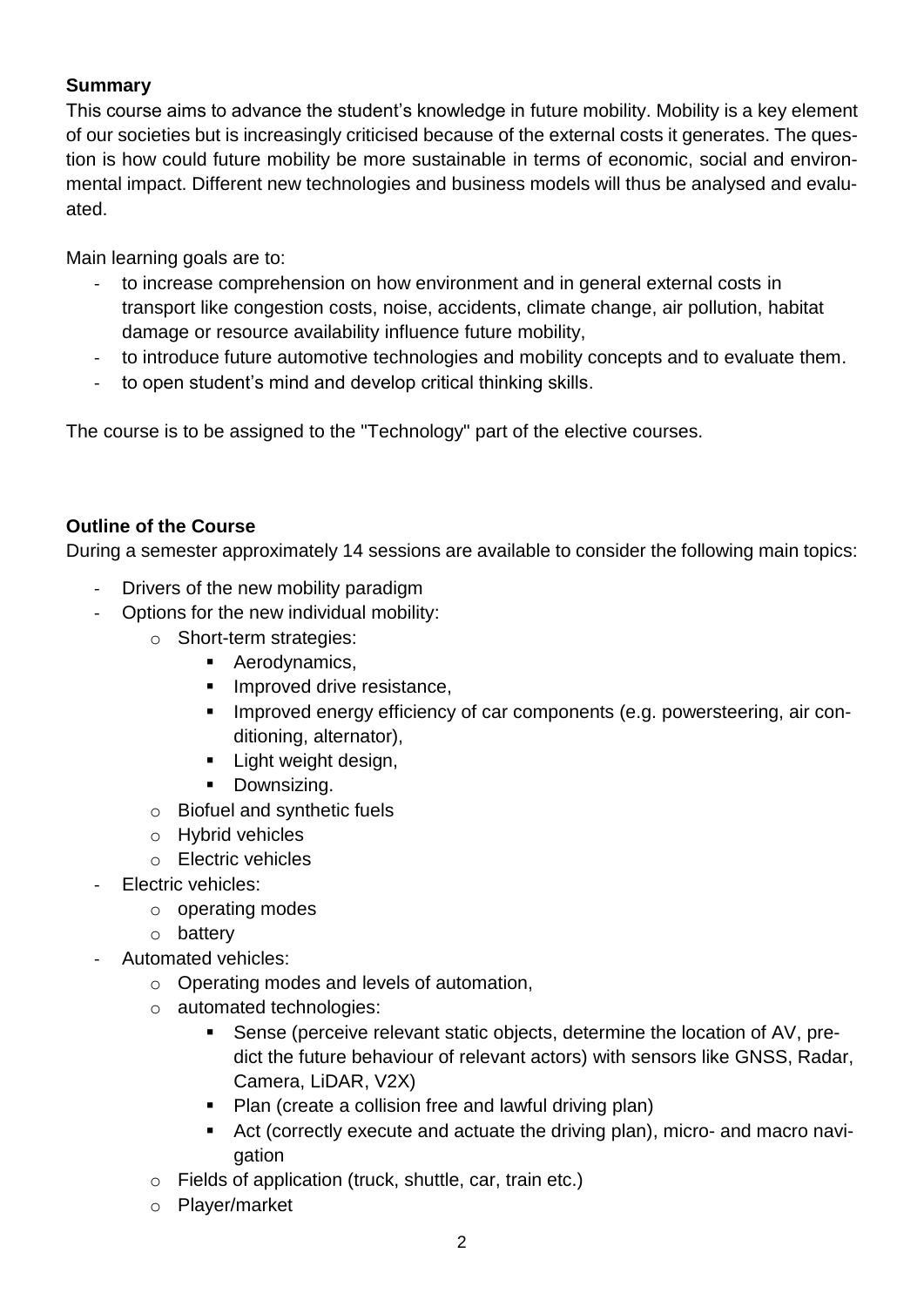- o Legislation; Obstacles
- Mobility and services:
	- o EV as a part of mobility solutions: Mobility as a service (Maas)
	- o EV as a part of storage solutions: V2G, P2G
- Project and simulation reports:
	- o EV and new mobility services and value-added services (V2G)
	- o Car-sharing project in Baden-Württemberg
	- o Robocabs simulation in Berlin and Stuttgart
	- o Autonomous EV and public transportation: the "Avenue" project (Horizon 2020)
- Invited Guest: Martin Lischka, Head of Product Strategy & Product Management Pininfarina Automobili on tbd: E-Mobility and hypercars: the example of Pininfarina

# **Course Intended Learning Outcomes and their Contribution to Program Intended Learning Outcomes / Program Goals**

|                  | <b>Program Intended Learning Outcomes</b>                                                                                                               | <b>Course Intended Learning Outcomes</b>                                                                                 |  |  |  |
|------------------|---------------------------------------------------------------------------------------------------------------------------------------------------------|--------------------------------------------------------------------------------------------------------------------------|--|--|--|
|                  | After completion of the program the students<br>will be able                                                                                            | After completion of the course the students will be able                                                                 |  |  |  |
|                  | Responsible leadership in organizational contexts                                                                                                       |                                                                                                                          |  |  |  |
| 2                | Creative problem solving skills in a complex business environment                                                                                       |                                                                                                                          |  |  |  |
| 2.1              | to recognize and define problems as well as<br>assess their importance.                                                                                 | to gain insights into the problem of the change of the powertrain<br>towards electrification and to assess alternatives. |  |  |  |
| $2.2\phantom{0}$ | to analyse complex in-company and inter-<br>company problems and challenges from differ-<br>ent perspectives and/or within an international<br>context. | to apply knowledge of technologies and<br>solutions in electromobility and automated mobility.                           |  |  |  |
| 2.4              | to clarify successfully complex problems and<br>solutions to both experts and laymen.                                                                   | to overview the challenges and technical approaches of electro-<br>mobility and automated electromobility.               |  |  |  |
| 3                | Creative problem solving skills in a complex business environment                                                                                       |                                                                                                                          |  |  |  |
| 4                | Interdisciplinary and integrative work                                                                                                                  |                                                                                                                          |  |  |  |
| 4.1              | to apply their expert knowledge in the engi-<br>neering and business field and to provide inte-<br>grated solutions to complex tasks.                   | to understand the interaction of possible solutions, new services<br>and economic conditions.                            |  |  |  |

## **Teaching and Learning Approach**

The course consists of 6 sessions (see time table) and awards 3 credits for a successful completion of the course. It is therefore expected that student's workload will amount at least 90 hours to prepare themselves for the sessions, attend and revise the lectures.

The teaching and learning concept is characterised by a three-phase approach, whereby the understanding of interrelationships is clearly in the foreground in comparison to the mere provision of information. In phase I and thus the essential part of the course is taught by the lecturers in the form of a lecture of the relevant knowledge. Here, the students are introduced to the relevant knowledge through e.g. questions and discussions and are actively involved.

In Phase II, these knowledge modules are deepened and transferred to practical applications, usually immediately afterwards, through exercises or case studies to be worked on by the students themselves. The results are presented by the students and then discussed. This means that in the course the basic knowledge is not only conveyed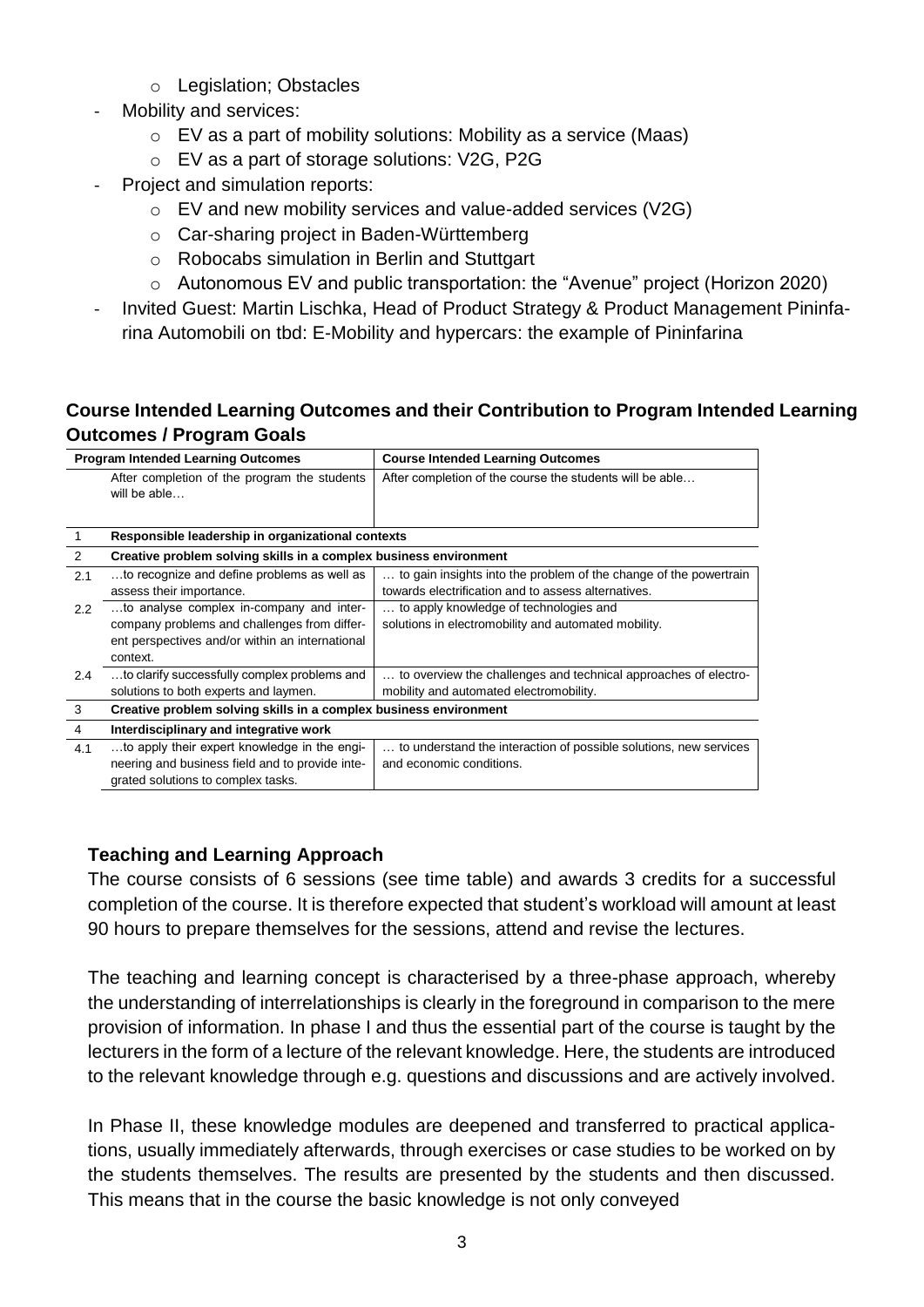but is also applied and deepened through application examples and exercises.

In phase III the students deepen the acquired knowledge once again independently based on the literature. Continuous collaboration and reworking of the material is therefore an indispensable prerequisite for learning success. At the same time the effort for the exam preparation is minimized and the time and effort for the whole exam preparation is semester. Active participation in teaching is an elementary component of the teaching and learning concept. The teacher is always available as a discussion partner and provides support and advice. The communication takes place in personal counselling or via e-mail.

#### **Literature and Course Materials**

To be provided in class

#### **Assessment**

PLH/PLL/PLK/PLP/PLR : A written exam (60 min) or housework will be provided.

Students are expected to be present at all classes. Absences have to be excused in advance and agreed upon by the lecturer. Unexcused absence during more than two classes leads to failure of the entire course.

The grading is as follows:

- 1.0 Very good, a performance significantly above the average
- 2.0 Good, an above average performance
- 3.0 Satisfactory, an average performance
- 4.0 Adequate, a below average performance with noticeable shortcomings
- 5.0 Fail, an unacceptable performance

| Session        | Date            |                                                             |
|----------------|-----------------|-------------------------------------------------------------|
| 1              | 14.03.2022      | Drivers of the new mobility paradigm                        |
|                | $13:45 - 15:15$ |                                                             |
| $\overline{2}$ | 14.03.2022      | Options for the new individual mobility                     |
|                | 15:30 - 17:00   |                                                             |
| 3              | 21.03.2022      | Options for the new individual mobility                     |
|                | $13:45 - 15:15$ |                                                             |
| $\overline{4}$ | 21.03.2022      | Electric vehicles: operating modes, battery                 |
|                | 15:30 - 17:00   |                                                             |
| 5              | 28.03.2022      | Electric vehicles: operating modes, battery                 |
|                | $13:45 - 15:15$ |                                                             |
| 6              | 28.03.2022      | Automated vehicles: levels of automation, sense (perceive   |
|                | 15:30 - 17:00   | relevant static objects, determine the location of AV, pre- |
|                |                 | dict the future behaviour of relevant actors)               |

## **Schedule**